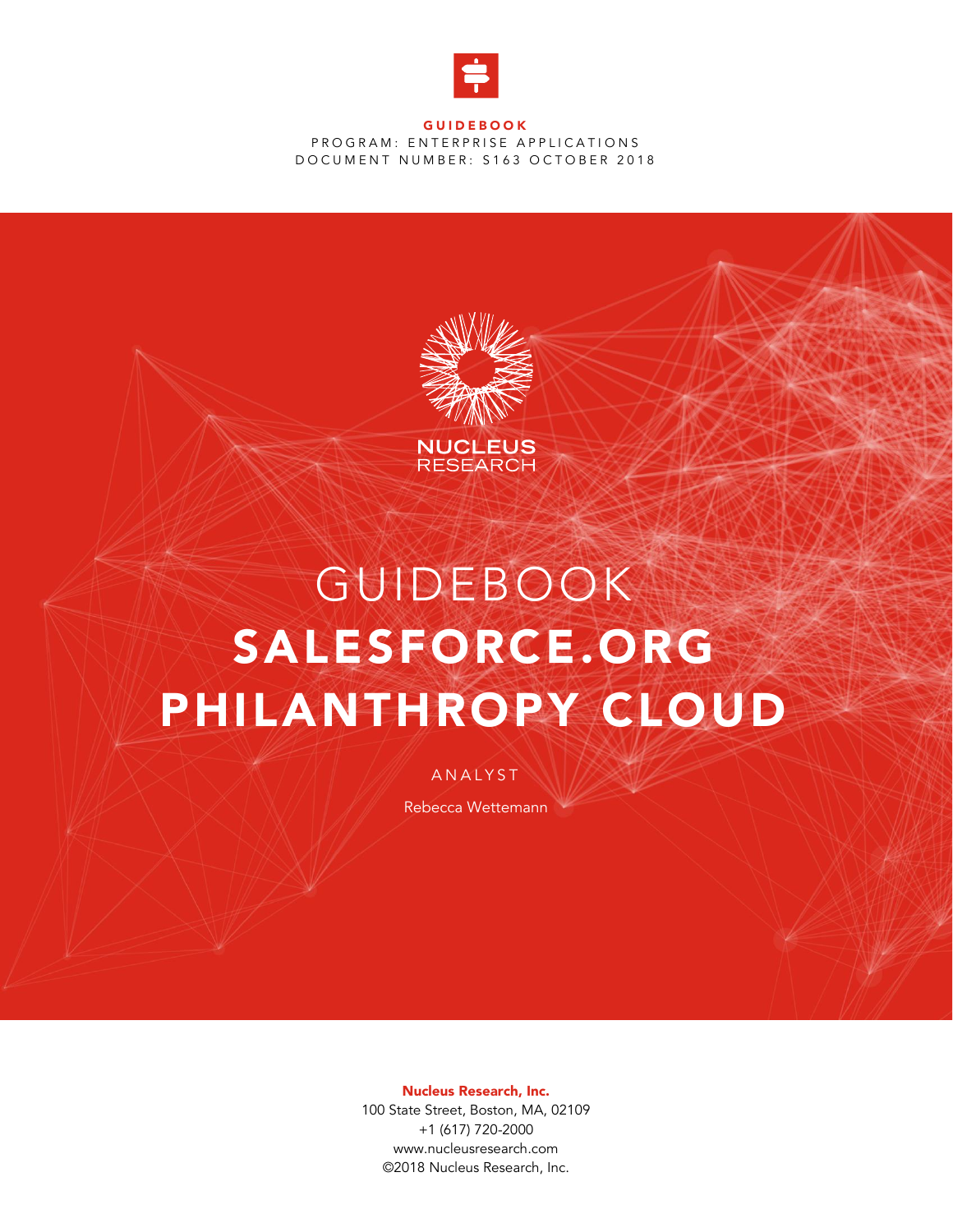

# THE BOTTOM LINE

Organizations are increasingly challenged to show they are socially responsible – both to support their brand, sustain customer loyalty, and recruit and retain talent. In looking at Salesforce.org Philanthropy Cloud, Nucleus found that it provided early users with a single, turnkey solution for company giving and community service that could be turned on as quickly as any cloud application. Philanthropy Cloud aligned a company's social responsibility goals with the goals and interests of employees, streamlined the organization philanthropic campaigns and efforts, and provided companies with a single, consistent means of measuring the social impact of their employees.

# THE SITUATION

Corporate social responsibility is not new. What started as a simple checklist of managing risk – buying from reputable suppliers, being environmentally conscious, supporting humane work conditions – has become a far more complex and nuanced field. Today, corporate social responsibility (CSR) leaders are looking to link the core mission of a company and create value through different channels. They need to build a strategy that includes philanthropy not just as a tactical checkbox item but as a long-term plan that is justified over time with clear goals and outcomes.

As CSR has evolved, so have the challenges facing philanthropic organizations such as United Way. With an increasing number of philanthropic organizations competing for donors' attention, United Way recognized that the traditional corporate giving campaign with its iconic red thermometer was no longer sufficient. Donors want to be engaged and educated on the causes they give to, and empowered to give their time and talents, as well as money.

> Consumers are willing to pay 6 percent more for a product from a socially responsible company.

The brand impact of CSR is evolving as well. With consumers being highly attuned to the practices and processes of companies they buy from, corporations are increasingly incentivized to promote their philanthropic efforts and show how they give back. Additionally, when corporate mistakes do occur, they are very public, and must be rapidly corrected or risk irreparable damage to the brand, which CSR can help mitigate.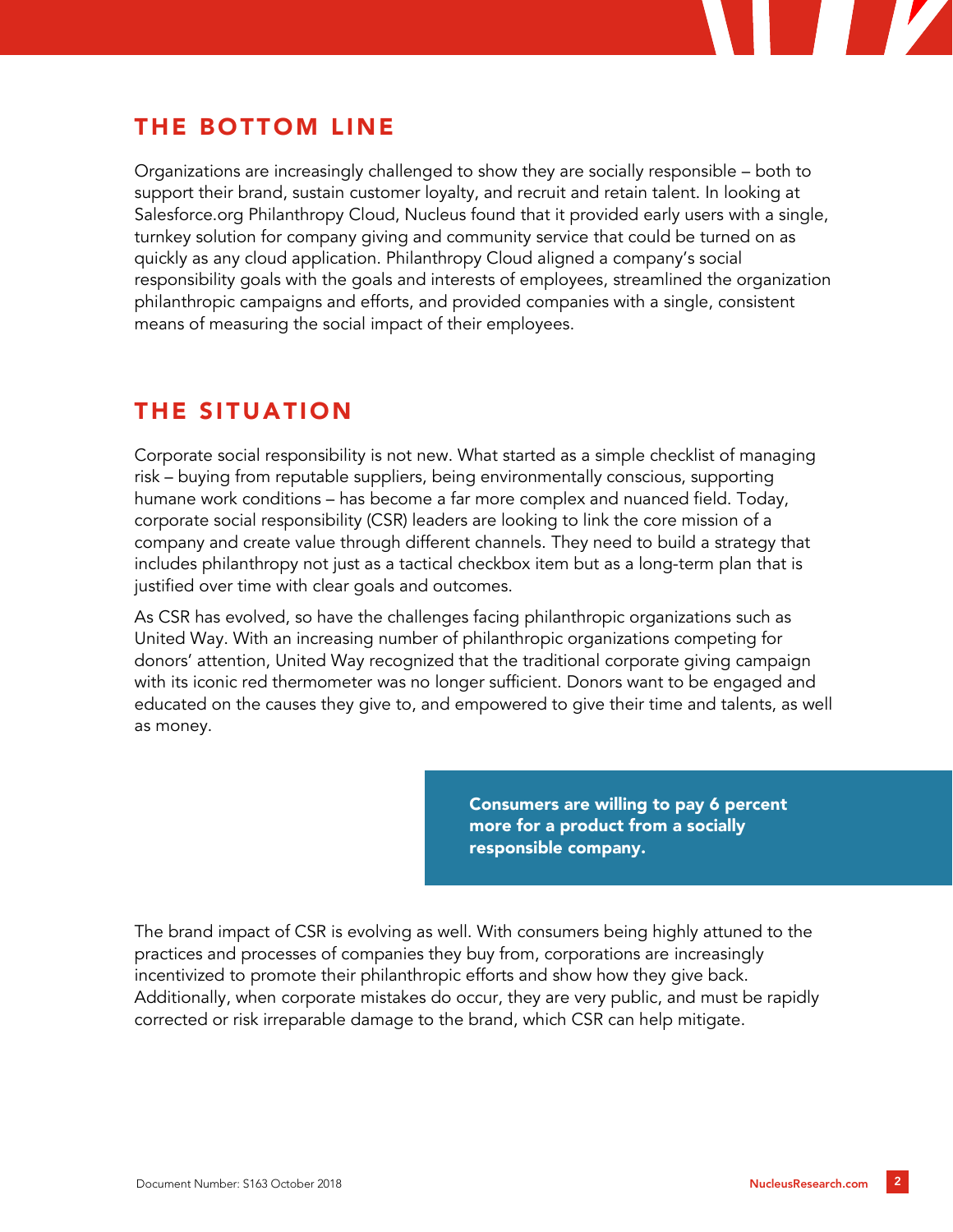To better understand the impact of CSR on brand and consumer loyalty, Nucleus surveyed 540 people in North America and Europe. We found that 38 percent of people were likely or very likely to boycott a company they believed was not socially responsible.





We also found their affinity for a brand was much more positively influenced by its social responsibility reputation:

- On average, consumers are willing to pay 6 percent more for a product from a company that contributes to its community and is socially responsible.
- **EXEDENT** Consumers are 64 percent more likely to recommend companies that are socially responsible to their friends, and 63 percent more likely to try new products from socially responsible companies.

50 percent of people believe it's important that their employer supports causes they support.

The final – and perhaps greatest – factor changing the requirements for CSR and philanthropy are the employees themselves. Beyond work-life balance, employees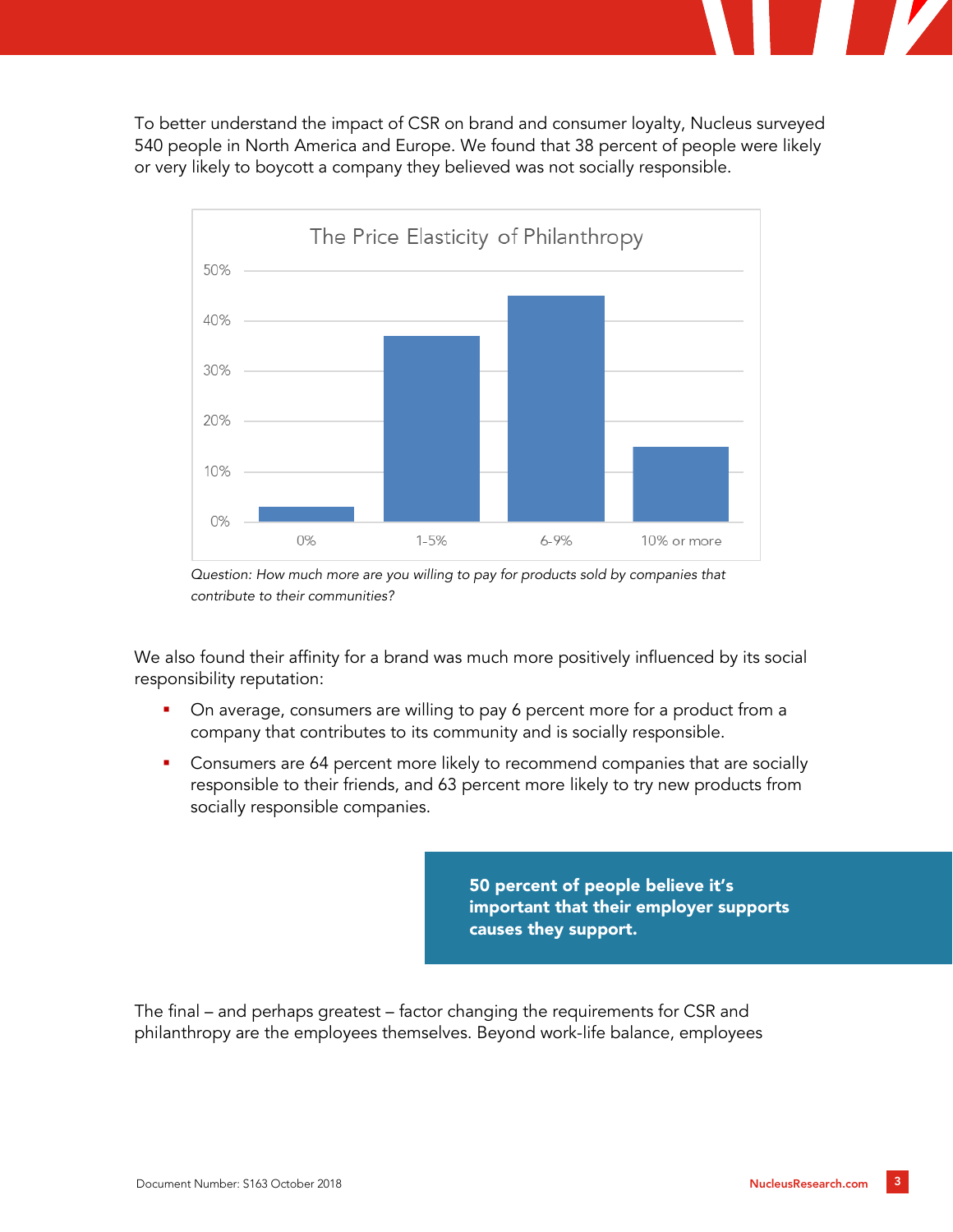increasingly want to know that the company they work for supports the social causes that are important to them as well. They want company-supported philanthropy and giving programs, the flexibility and the platform to organize volunteer activities with like-minded colleagues, and the ability to promote their philanthropy efforts to their peers.

In our survey, 50 percent of respondents believed it was important or very important to work for a company that supported philanthropic causes that were similar to their own. Key priorities for philanthropic giving included eliminating poverty and hunger, education, and health and well-being.

Salesforce.com was founded with philanthropy as one of its core values, and recognized through its own internal philanthropic activities that there was a need for a turnkey solution to rapidly enable philanthropy and employee giving. Through a partnership with United Way, Salesforce.org developed Philanthropy Cloud as a single application to support companies' philanthropic activities.

To better understand the challenges facing human resources and corporate philanthropy officers today, and how the Salesforce.org Philanthropy Cloud could be used to address these challenges, Nucleus conducted in-depth interviews with a number of CSR leaders at global companies about their experiences and technology challenges. We also analyzed the experiences of a number of Philanthropy Cloud pilot customers.



*Question: To what causes are you most likely to contribute?*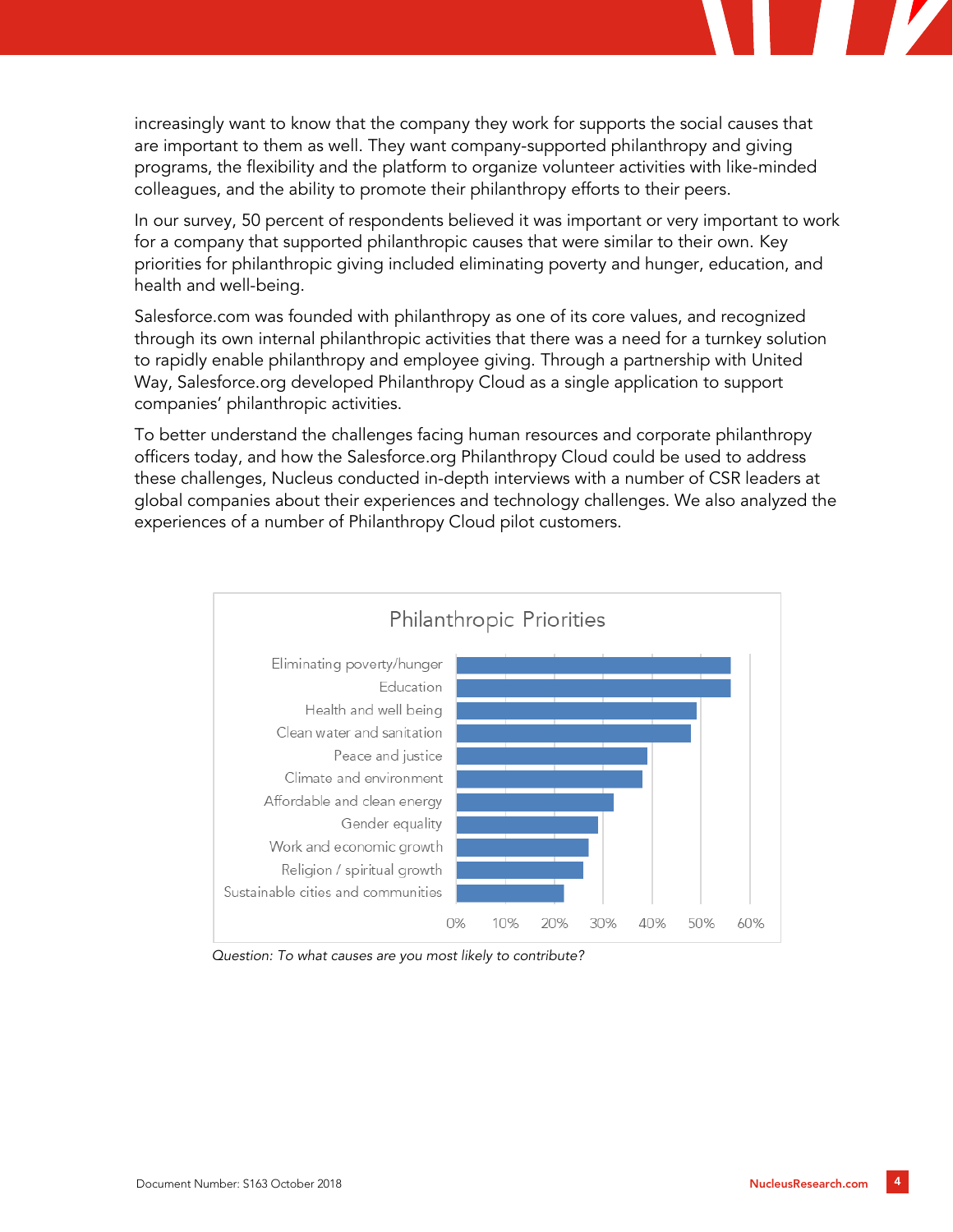# THE SOLUTION

Salesforce.org Philanthropy Cloud, built on the Salesforce Platform, is designed to address employee engagement by providing employees with a single source of opportunities for philanthropic giving and engagement. Designed in partnership with United Way, Philanthropy Cloud components include:

- Content management. Content provided by United Way, GuideStar, and a growing ecosystem of partners can be complemented by internally-produced content on various giving opportunities the company wants to promote, including stories and details on particular campaigns such as United Way's annual giving campaign.
- Recommendation and personalization. Using Salesforce Einstein AI, the content most relevant to an individual user's interests is delivered dynamically, and according to their geo-location, engagement, and search activity.
- Payments. Using Philanthropy Cloud, users can donate to any 501c3 certified organization in the United States or United Way Impact Fund, as well as all Canadian charities registered with the Canada Revenue Agency (CRA) using a credit card, payroll deduction, cash, check, or stock contribution. The platform uses a third-party payment processor to accept payments, which are then transferred to United Way, which manages disbursement.
- **•** Customization. Philanthropy Cloud includes administrative features that enable administrators to rapidly import and onboard users and customize the user interface so the look and feel reflects the company's brand.
- Analytics and reporting to track and highlight employees or groups with a high level of philanthropic activity.

Other features on the product roadmap include:

- Volunteering, a key driver of engagement, which will enable users to quickly identify, sign up for, and organize community service activities with co-workers.
- **•** Support for matching gifts.
- Native mobile support.
- **Social collaboration across users**
- Social media integration.
- Support for grant making.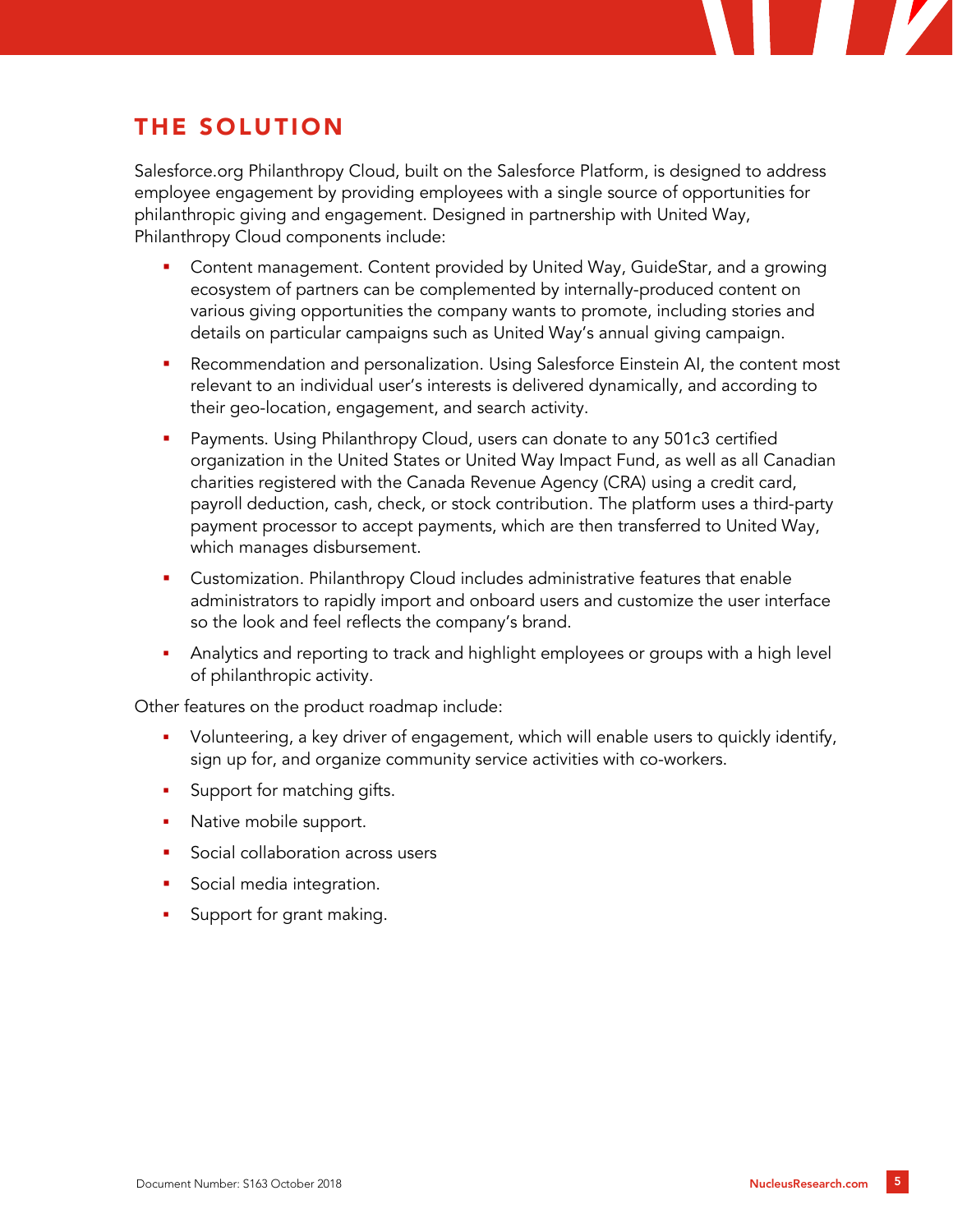# WHY PHILANTHROPY CLOUD

In conversations with CSR professionals and early adopters of Philanthropy Cloud, Nucleus found that while there were some point solutions on the market to support some aspects of employee philanthropy and volunteerism, there was no single platform that brought all aspects of giving together – from corporate CSR goals and charities to financial donations and volunteer coordination and tracking. Philanthropy Cloud presented a single solution that was highly usable. Main factors users cited for adopting Philanthropy Cloud included:

- United Way as a trusted philanthropy partner. Most organizations were already partnered with United Way and found that the platform enabled them to modernize their giving campaigns, gain higher adoption, and contribute while maintaining their relationship with a trusted partner.
- Completeness of the solution. Organizations familiar with the Salesforce Platform in general felt that the capabilities of the solution, roadmap, and integration of capabilities such as mobile and Einstein (Salesforce's artificial intelligence (AI) capabilities) would provide a complete solution for managing, tracking, and promoting volunteerism and giving while tying that back to corporate grants and other CSR initiatives. As one user said, "*We have an existing relationship with Salesforce and they've done some other platform work for us. They have a strong reputation for delivering top-notch products, which makes a difference*."
- High usability. Many organizations already had users that were familiar with Salesforce who found it highly intuitive and easy to use. Additionally, organizations that were currently manually managing multiple applications and Web sites (for donations, various campaigns, and volunteering engagement) found the streamlined sign-on and curated content as great usability improvements over their current technologies.

# KEY BENEFITS

Key benefits that Nucleus identified from Philanthropy Cloud included improved brand reputation, improved human resources (HR) and CSR operations, and increased employee engagement and retention.

#### IMPROVED BRAND REPUTATION AND IMAGE

As organizations look to tie brand and corporate awareness to their CSR efforts, integrating employee giving and volunteerism – and being able to measure and communicate about that giving in a meaningful way that ties to their brand – is a critical component. Nucleus found that many were considering such communications as a key part of not just how they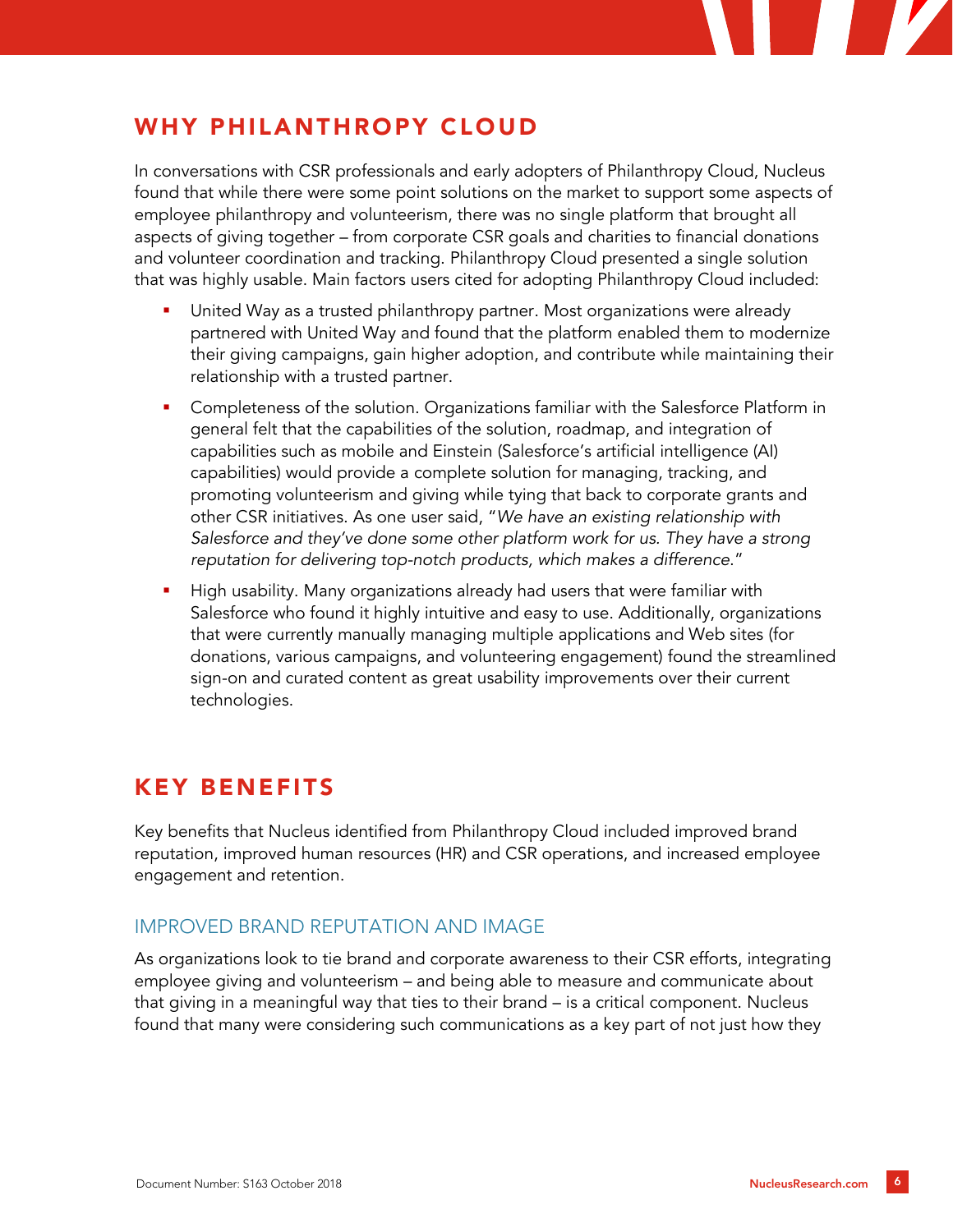promoted their brand to consumers, but how they communicated their value to stakeholders.

Nucleus also found that many organizations had no central way to track and manage employee giving and volunteerism, or link employee participation to corporate CSR goals. This gave them limited visibility into overall employee community service efforts, and, with the exception of company-organized giving campaigns such as the ones operated by United Way or specific organized community service events, no way to consistently track and report on the amount of community service employees completed. The ability of Philanthropy Cloud to share content and stories on particular philanthropic activities and highlight individual employees' contributions enable companies to more clearly measure and promote their community involvement. Users said:

- *"Our future state is to be able to tie in our social purpose to building stronger communities, and employee engagement is critical to that."*
- *"We have a history of giving back to our communities, but with each of our facilities contributing in different ways, it was difficult to communicate our values and how our giving aligned with them."*

Philanthropy Cloud will reduce time devoted to coordinating and tracking philanthropy by 50 to 70 percent while increasing visibility and reporting.

#### IMPROVED HR AND CSR OPERATIONS

Adoption of technology in the CSR space is relatively nascent. Although many human capital management (HCM) providers have invested in tools to measure and track employee engagement, they do not address the management of employee giving and volunteerism.

Nucleus found that the single sign-on, integrated analytics and API-based integration with HR applications in Philanthropy Cloud enable HR and CSR professionals to link overall employee profiles with employee giving and community service records, reducing the need for spreadsheets or other typically highly-manual efforts. Additionally, Nucleus found that many HR or CSR offices have individuals who spend a significant amount of time gathering, curating, and posting information on volunteering. This ranged from part of one FTE to, in large organizations, multiple FTEs devoting time to manual printing and posting, message boards, Web sites, and other company forums.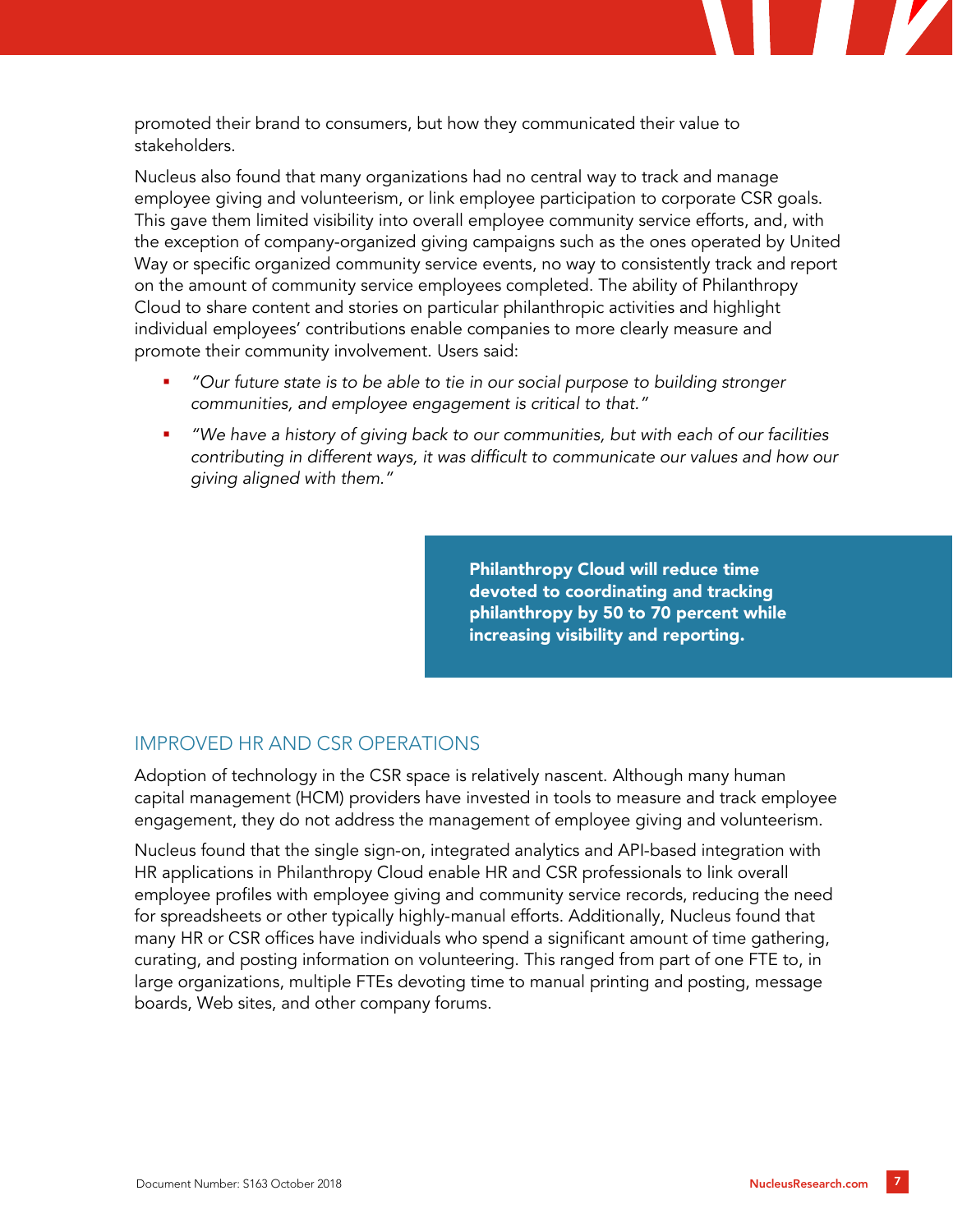

Philanthropy Cloud automates much of this process by providing United Way-curated information as well as an easy-to-use configurable Web interface and AI-driven dynamic views for individual users to identify service opportunities in their areas of interest. Users said:

- *"A common application minimizes effort in gathering data to report on activities and enables the storytelling element. It also enables us to develop programmatic stuff and have insight on the predilections and intent of employees."*
- *"The content opportunity – to embed the story and mission of the United Way – has real advantages."*

Nucleus found that large organizations often devoted up to one third of an HR staff member's time per location to manual coordination and tracking of employee giving and philanthropy, and in some cases more time depending on the number of initiatives, applications, and processes involved.

Based on the initial experience of users analysed, Nucleus estimates that Philanthropy Cloud will reduce the overall HR time devoted to coordinating and tracking philanthropy by 50 to 70 percent. Depending on the level of coordination and manual processes, the savings may be more significant for larger organizations.

### INCREASED EMPLOYEE ENGAGEMENT AND RETENTION

Nucleus found that corporate philanthropy and support for operationalizing giving as part of the overall workplace was an important factor in recruiting and retaining talent. As one CSR professional said, "*Employees expect both work and company purpose. Increasingly, companies can't get the talent if they don't have something in place that encourages employees' belief system and the workplace as a whole. Employees want to be involved as whole people*."

Users said:

- *"We see the future of these platforms as being more digital, mobile, engaging, so employees to volunteer on the spot, on location."*
- *"Employee engagement is front and center. In attracting and retaining talent, much of it is engagement. Other tools allow for superficial engagement but they don't connect that individual or ensure that hours get done and tracked."*
- *"Employee engagement is a solid measure for reducing turnover. It is also a selling point for recruiting. We show all the good that we do as a company and how employees can engage with the company to support non-profit activity."*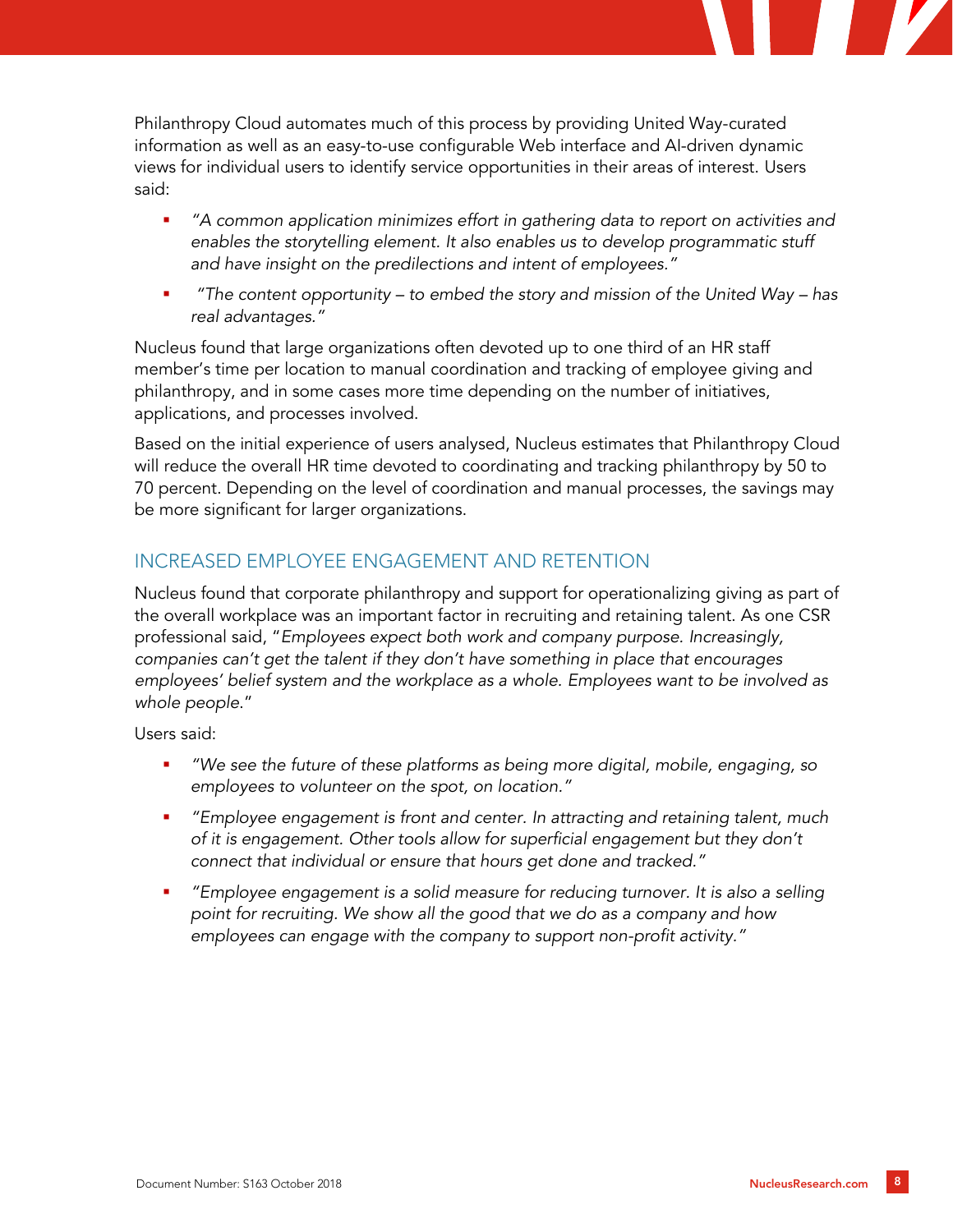

*Question: How important is it for you to work for a company you believe is socially responsible?*

# CONCLUSION

Although Philanthropy Cloud is a relatively new solution, both Salesforce.org Philanthropy Cloud customers and CSR experts see the need for a common platform that links social responsibility at the corporate level with employee contributions. This notion of connected giving – from corporate goals to employees' donations of money, time, or talent – drives greater employee engagement and enables HR and CSR professionals to effectively track, manage, and communicate about the contributions employees make.

Because Philanthropy Cloud is built on the Salesforce platform, it can be deployed as rapidly as any cloud application, providing a single source for supporting a company's philanthropy and CSR strategy while providing personalized content to engage employees. The combination of curated content, community collaboration, and AI-driven recommendations within Philanthropy Cloud – as well as its mobile access – provide great potential for organizations looking to make philanthropy part of their overall corporate philosophy and brand image.